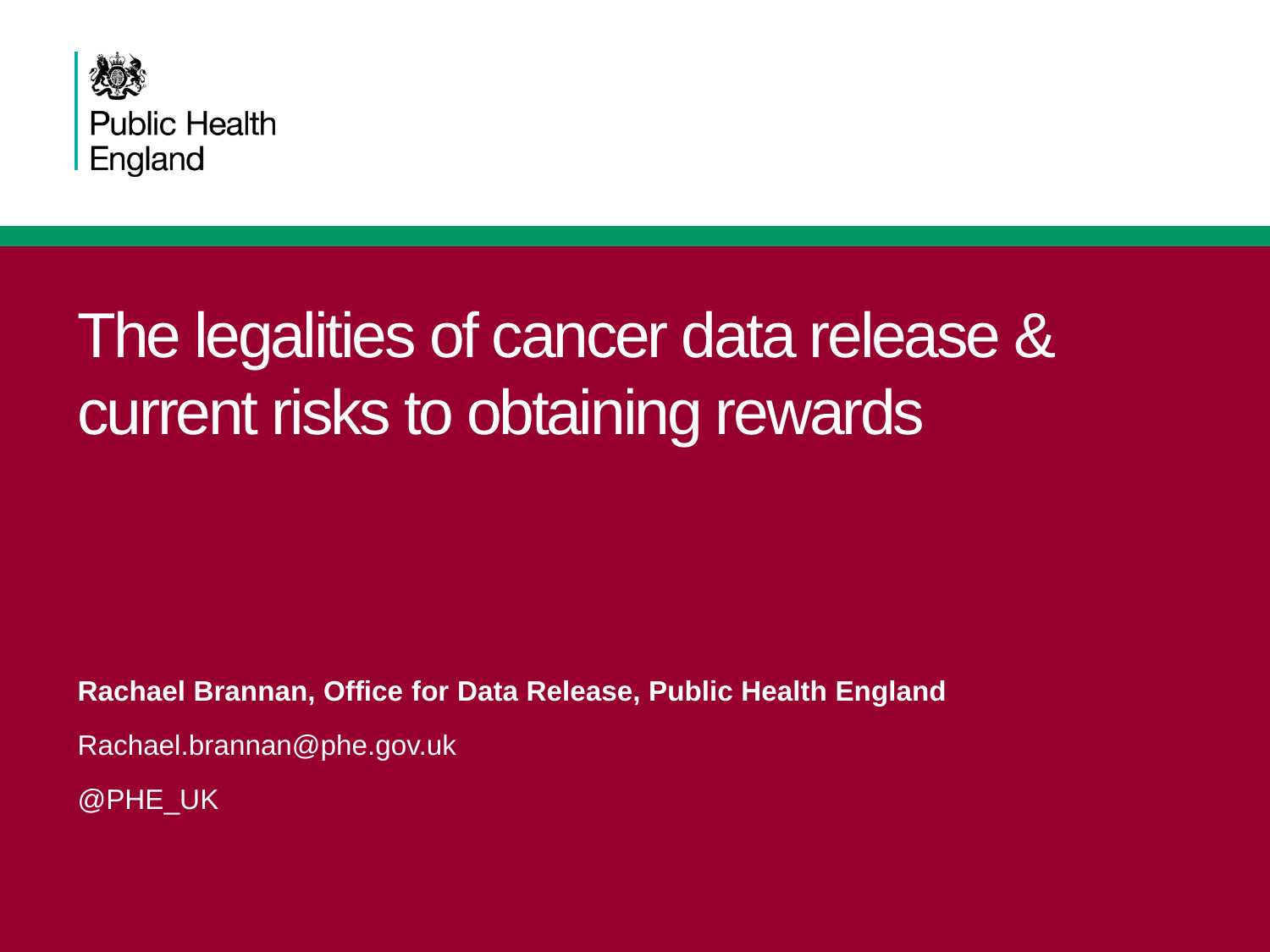

# Key topics

- 1.Legal framework for the disclosure of confidential data
- 2.Understanding consent

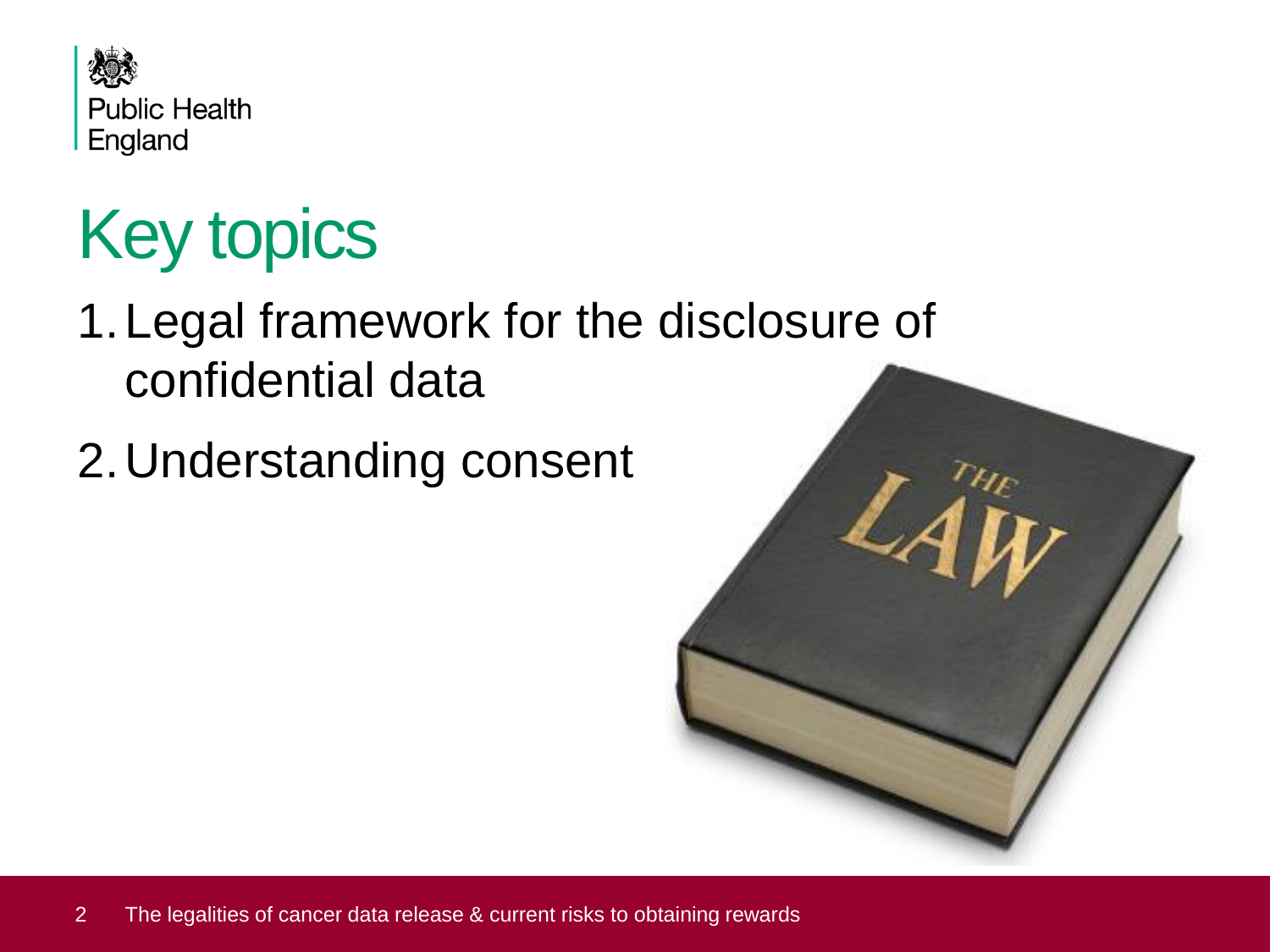

# Legal framework

Use of personal confidential data is governed by common law, Acts of Parliament and statutory instruments:

- The Common Law duty of Confidentiality (Confidentiality)
- The Data Protection Act 1998 (Fair processing)
- The Human Rights Act 1998 (Privacy)

Additional restrictions on specific types of sensitive personal data, e.g. sexually transmitted diseases.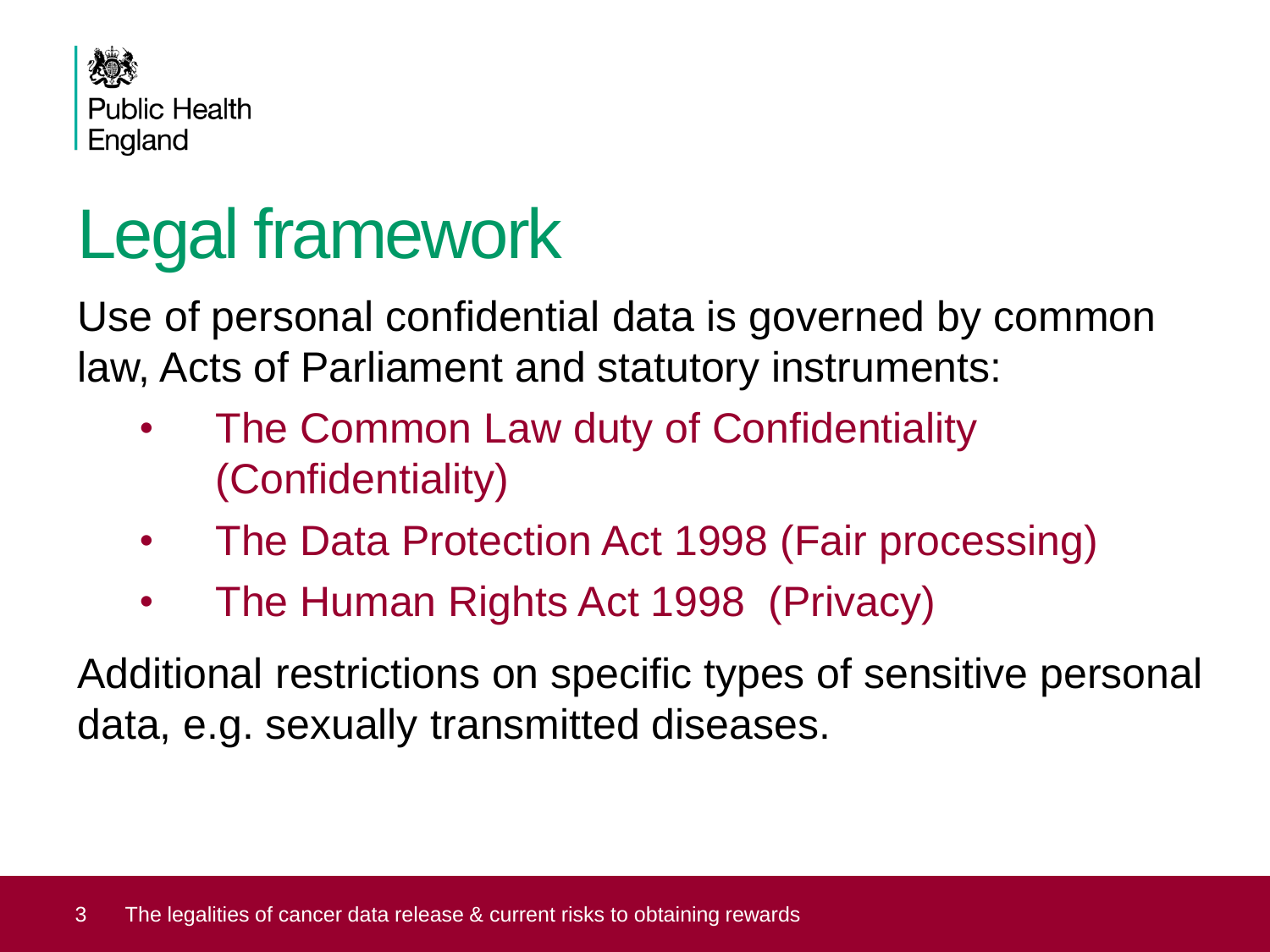

# Common law duty of confidentiality

Protects individuals' private interests and their confidential information.

Four circumstances where disclosure of confidential information is lawful:

- where the patient has given consent
- where there is a statutory basis which permits disclosure
- where disclosure is in the overriding public interest
- where there is a legal duty to disclose e.g. court order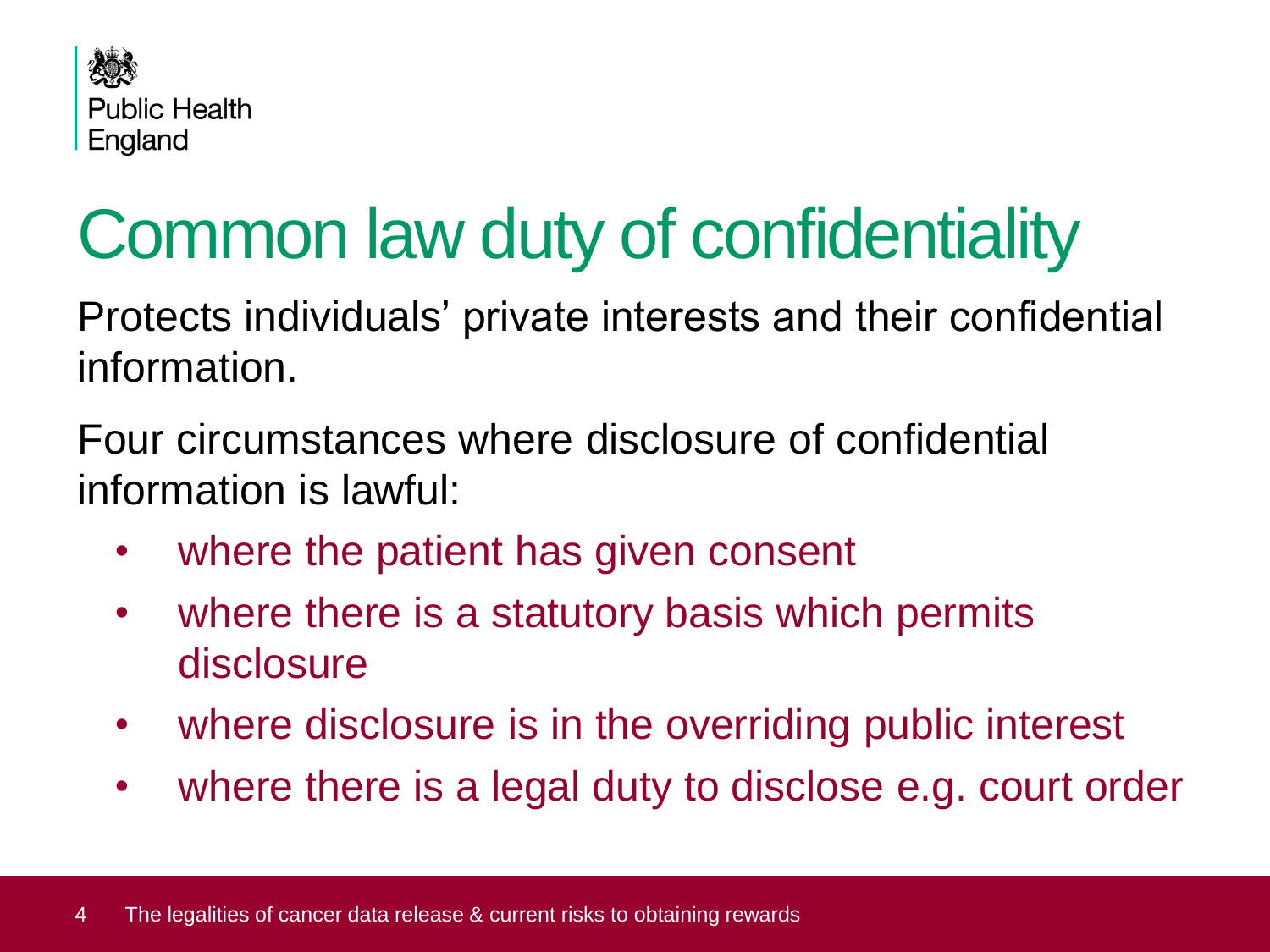

# **Consent**

Properly gained consent provides a legal basis for sharing confidential information

- Disclosure of essential information
- Comprehension of the risks, benefits and alternatives
- **Competency**
- **Voluntary**

5

• Consent may either explicit or, in certain circumstances, implied.

Patients can change their consent at any time.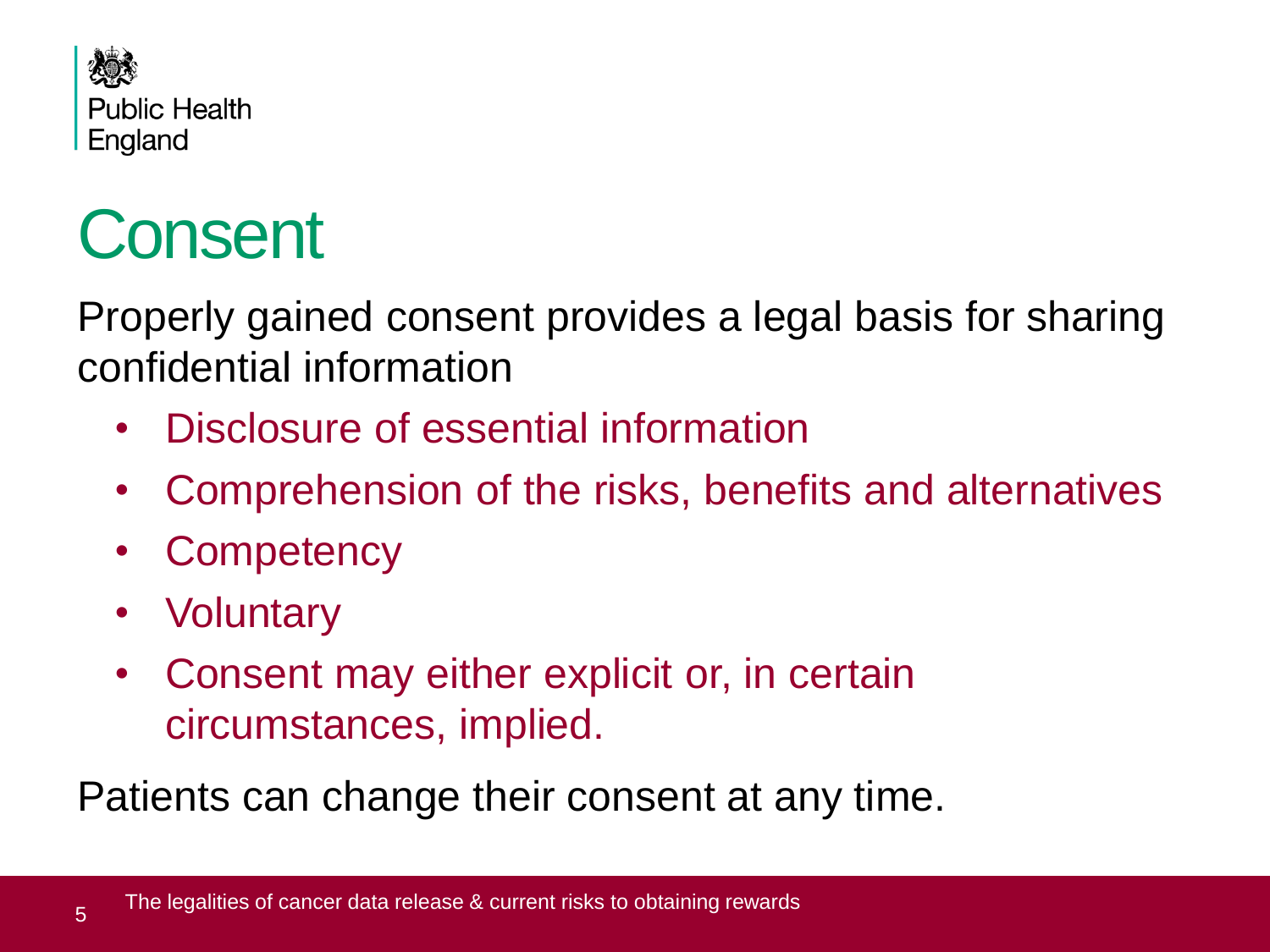

# Sharing confidential cancer data without consent

- De-identified release 'privacy by design'
- The Health Service (Control of Patient Information) Regulations 2002
	- Regulation 2 (cancer registration)
	- Regulation 5 (S251 support)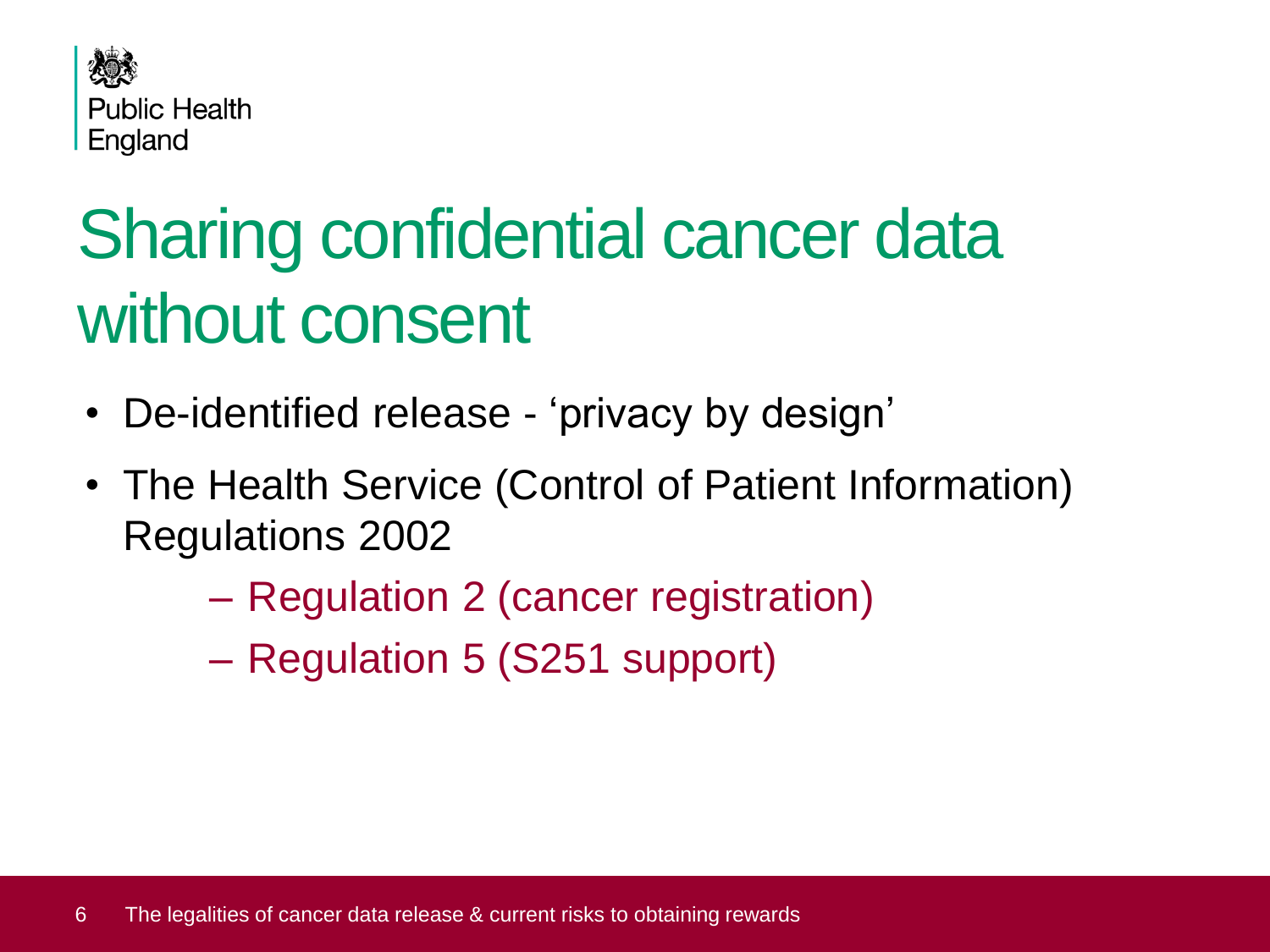

### Regulation 2 of the Health Service (Control of Patient Information)

Processing data on patients referred for the diagnosis or treatment of cancer for medical purposes:

- surveillance
- monitoring and audit
- health service planning
- medical research approved by research ethics committees
- the provision of information about individuals who have suffered from a particular disease or condition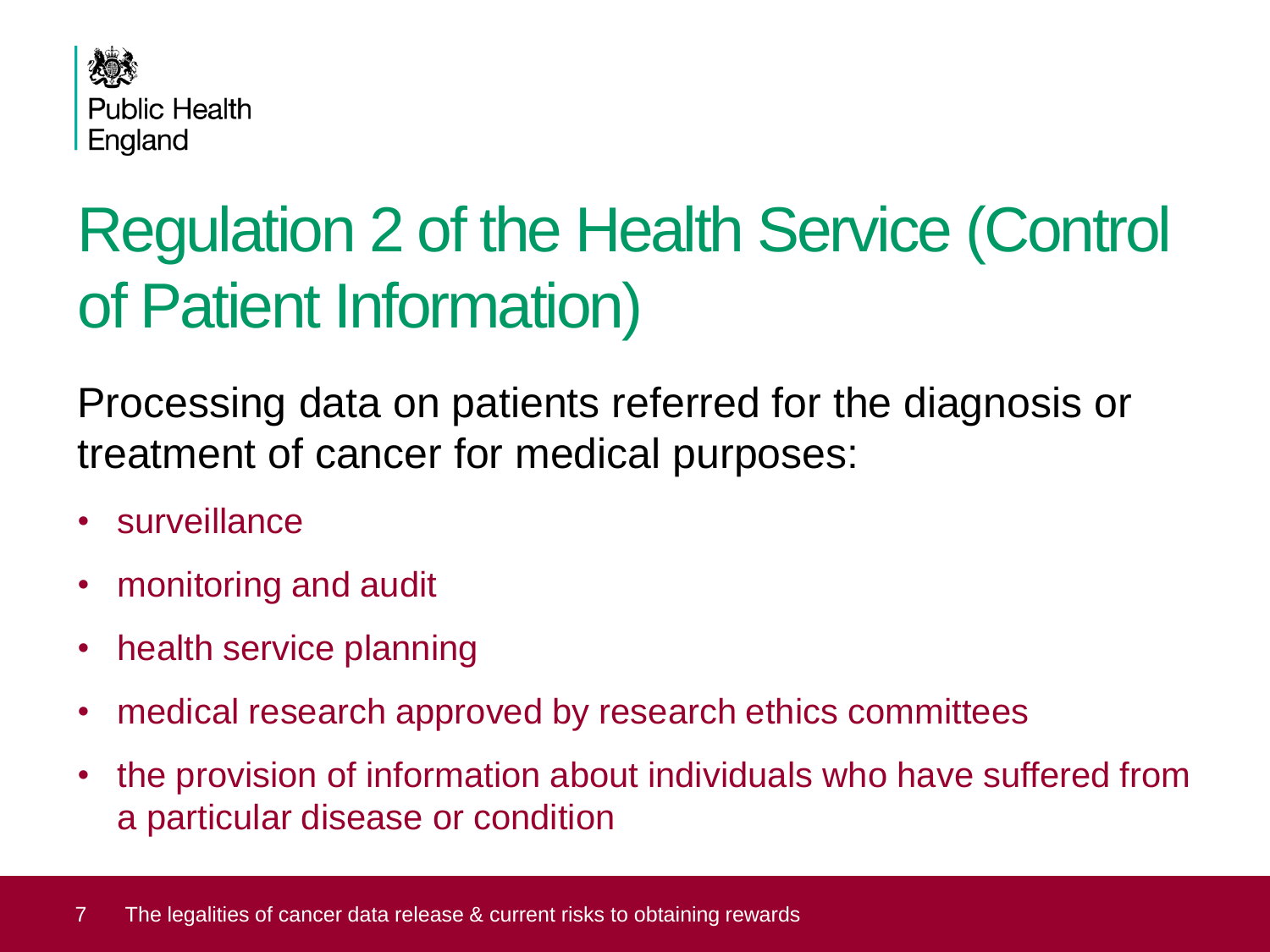

### Regulation 5 of the Health Service (Control of Patient Information)

Commonly known as 'section 251' - allows the common law duty of confidentiality to be set aside for specific medical purposes when it is

- in the interests of patients or the wider public to do so; and
- impractical to obtain consent; and
- not possible to use anonymised or pseudonymised data.

In certain circumstances, approval under Regulation 5 may be granted to cover essential NHS activity and important medical research.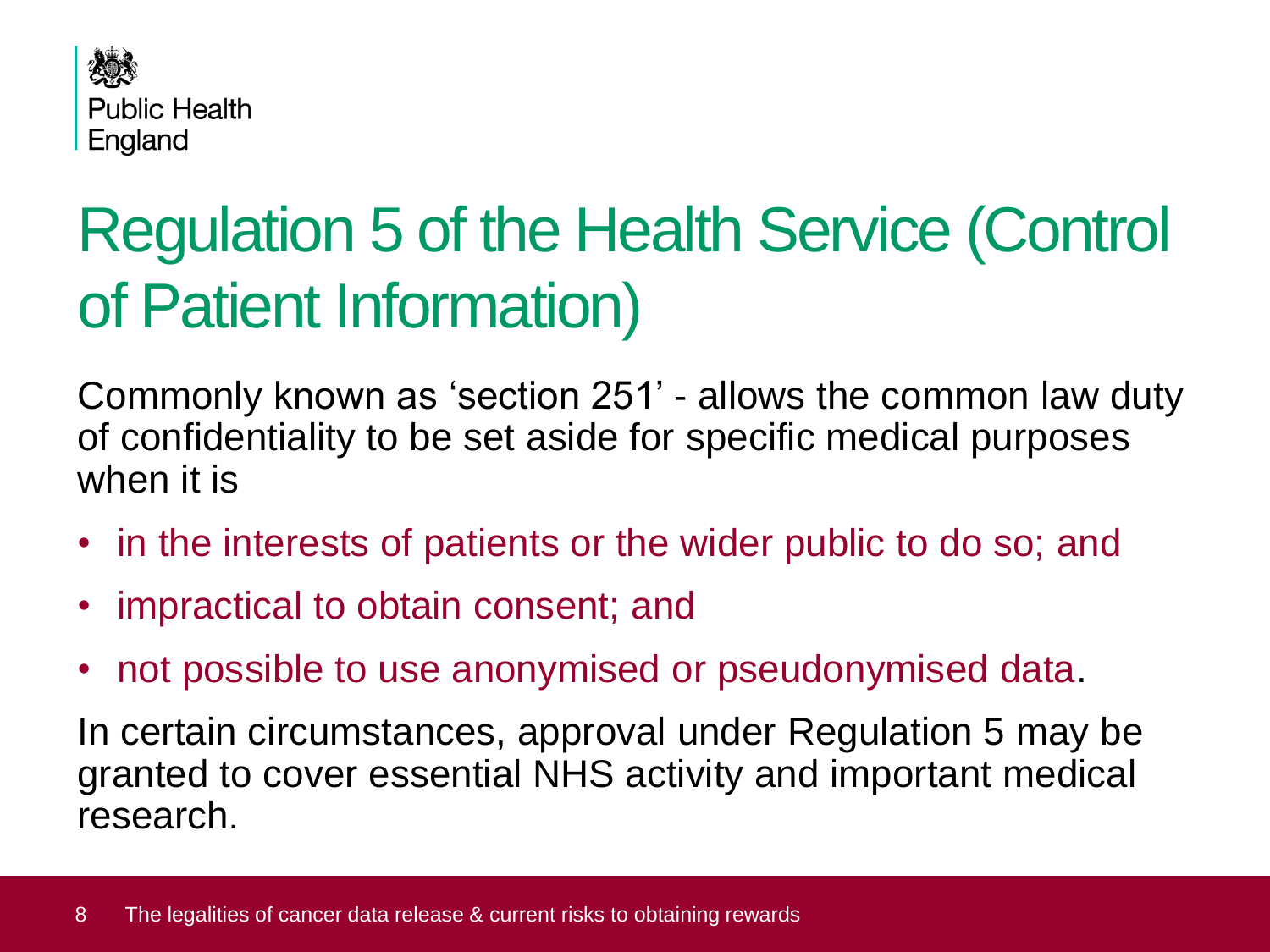

## Data Protection Act 1998

#### **The DPA provides a framework that governs the processing of information that identifies living individuals:**

- Processed fairly and lawfully
- Processed for specified purposes
- Adequate, relevant and not excessive
- Accurate and kept up to date
- Not kept for longer than necessary
- Processed in accordance with the rights of data subjects
- Protected by appropriate security (practical and organisational)
- Not transferred outside the EEA without adequate protection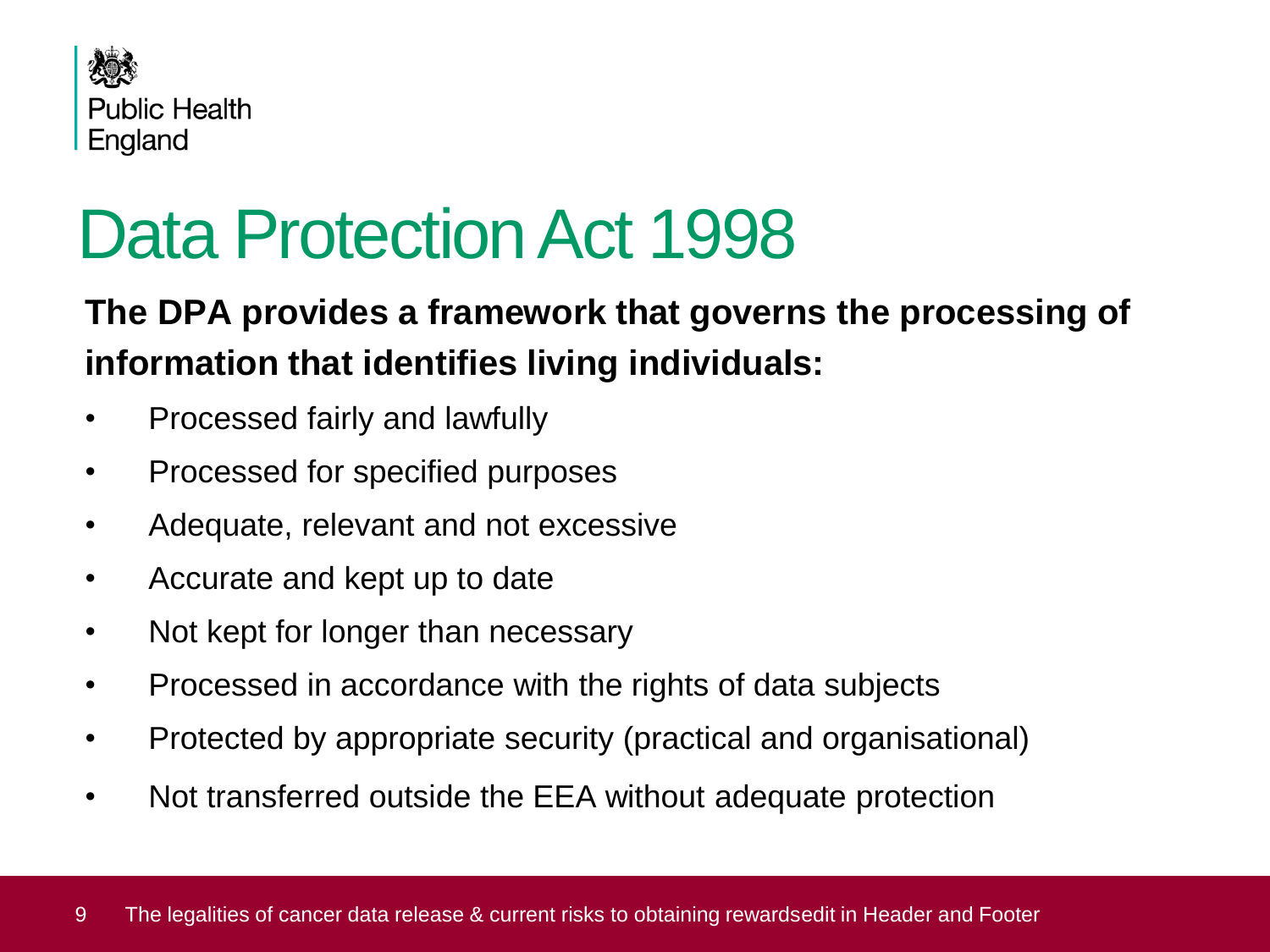

### Summary….

All processing of confidential information must be lawful.

In addition to having one of these legal bases the processing must also meet the requirements of the Data Protection Act.

Any processing of confidential information that is not compliant with these laws, even if otherwise compliant with the Data Protection Act, is a data breach, and must be dealt with as such.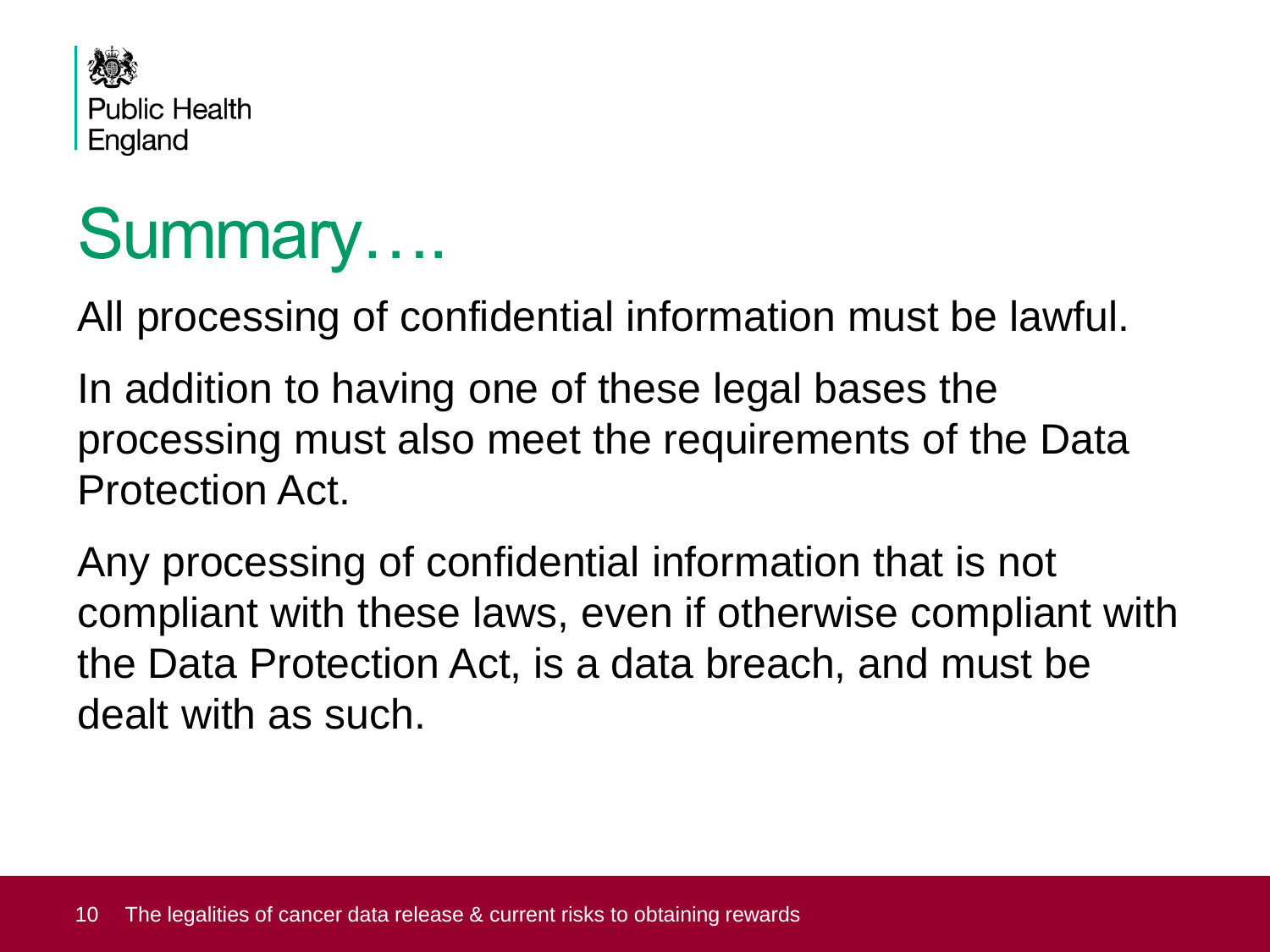

## What does the Office for Data Release actually do?

The ODR is committed to striking a balance between safeguarding an individual's privacy and making best possible use of the data available:

- Signpost to expertise within PHE teams
- Scruntise requests to access Data held by PHE
- Ensure contractual controls are placed on prospective data recipients (where data is required for non–direct care)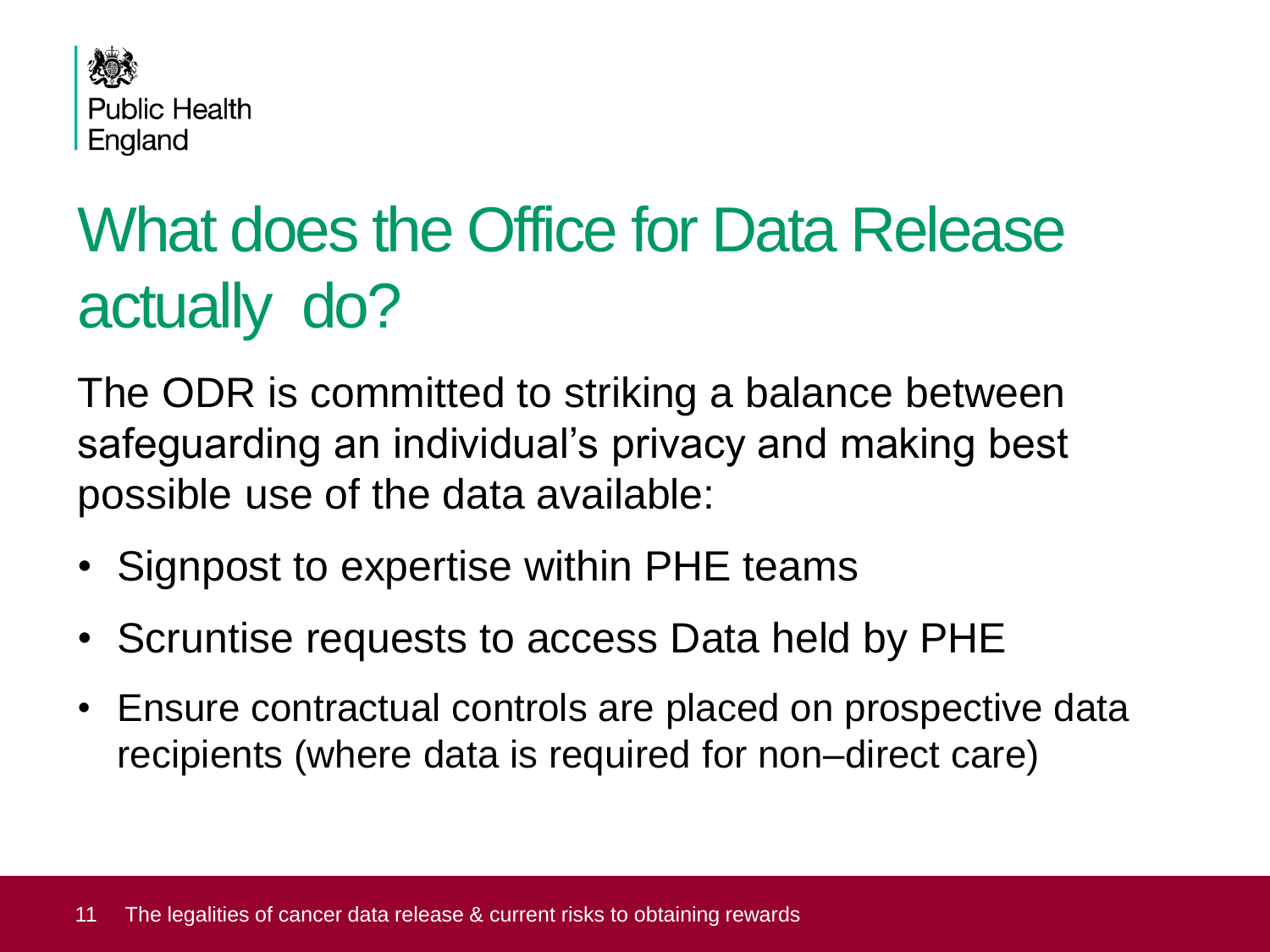

# Managing risk with reward

Risk management involves three key elements

- 1) Systematically assess confidentiality risks
	- spontaneous recognition (i.e rare disease/unusual job etc)
	- Malicious/deliberate attempts to re-identify
- 2) Avoid or mitigate identified risks
	- Anonymisation code of practice
- 3) Managing the remaining risks
	- Data sharing contracts

Caldicott: *['Information: To share or not to share?](http://systems.hscic.gov.uk/infogov/links/cald2rev.pdf)'* need for balance between the protection of patient information and the use and sharing of information to improve patient care.

Conducting privacy impact assessments code of practice

ico.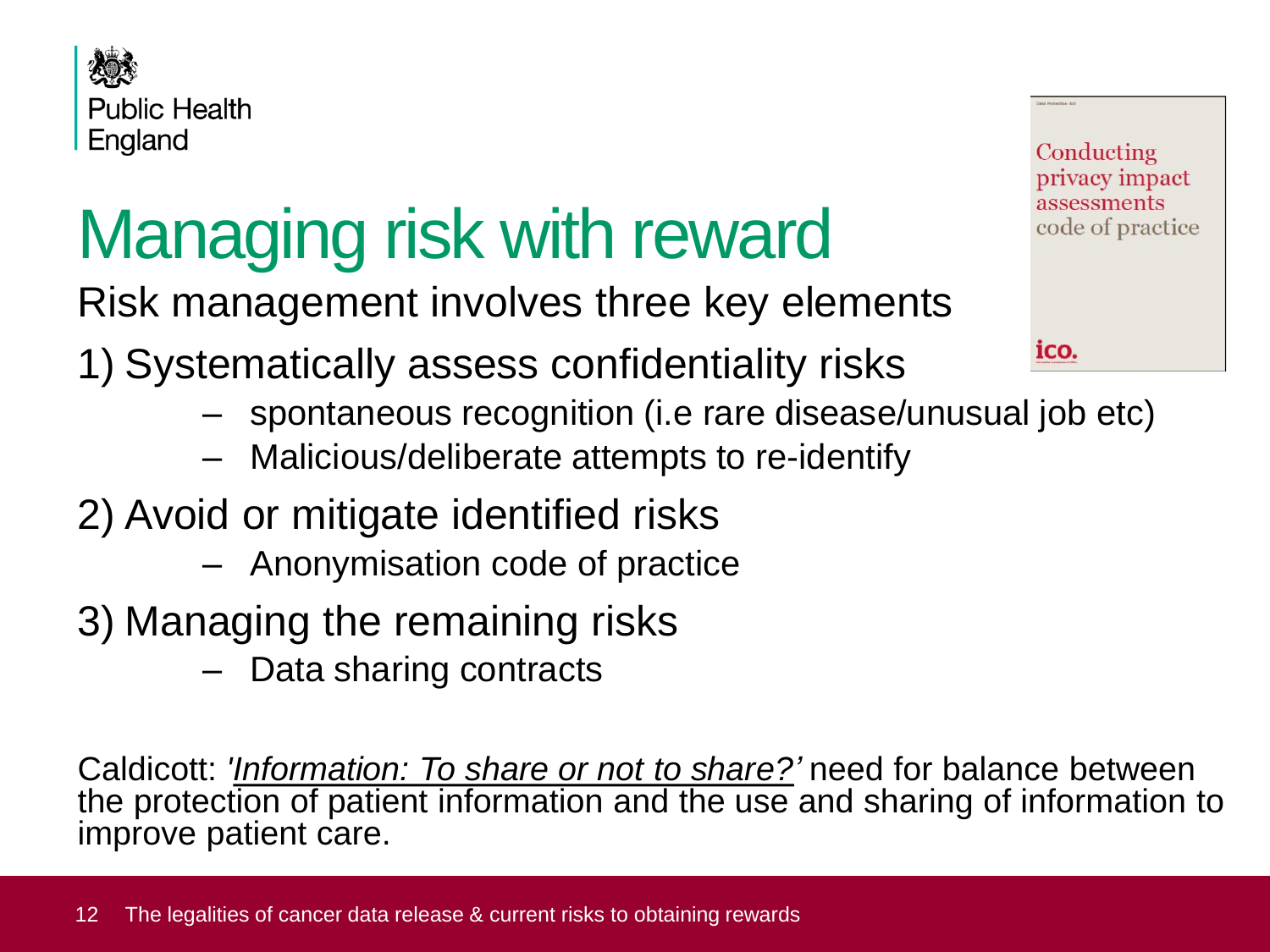

# Mitigating risk – what do we do?

- Control processing activities data sharing contract
- Limited the number of variables only those justified and critical to project
- Apply anonymisation techniques:
	- Introducing small amounts of random error (e.g. rounding or data swapping);
	- Groupings (e.g. giving age in five year ranges);
	- suppressing particular values or records that cannot otherwise be protected from the risk of identification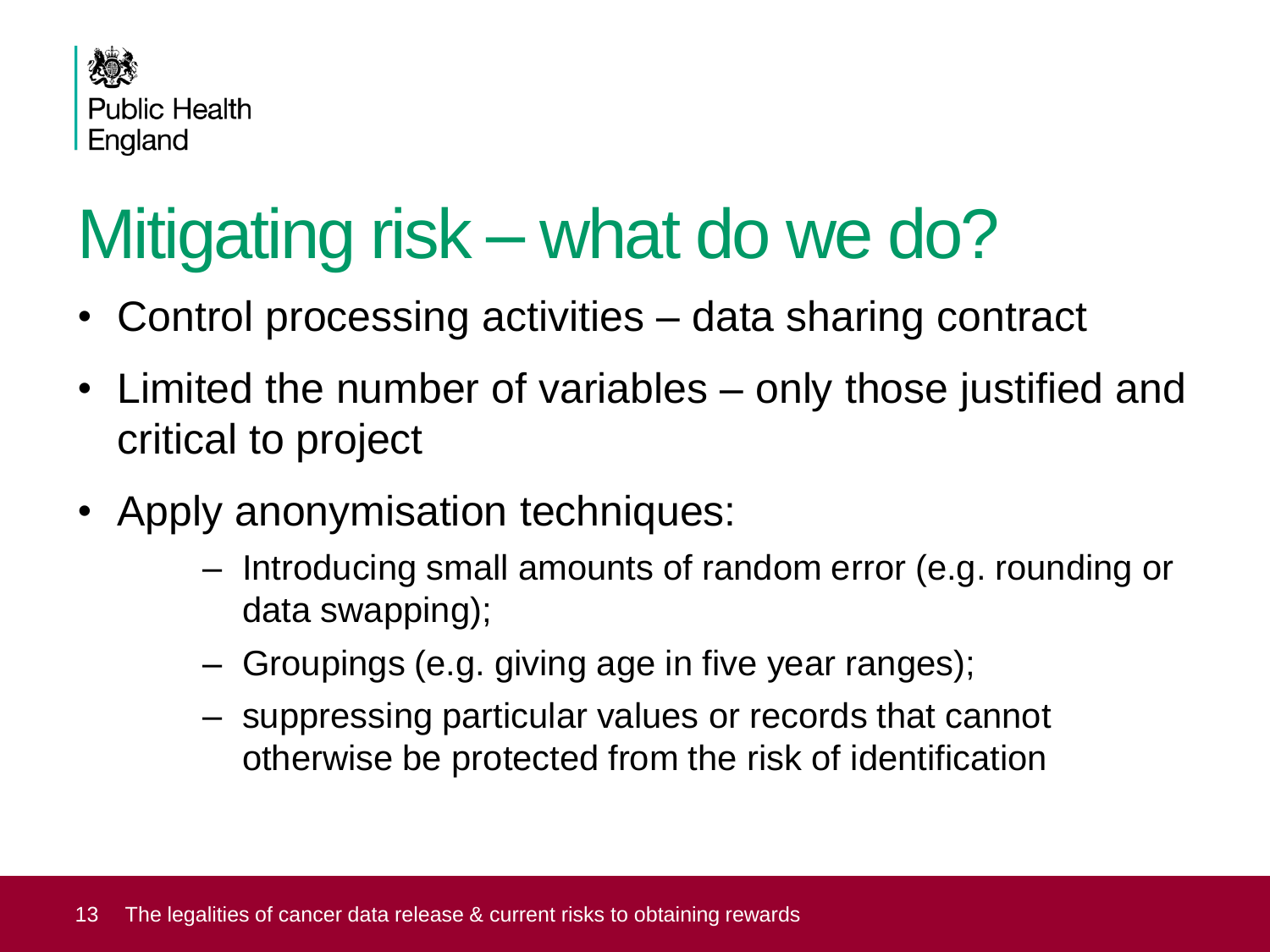### Hello, I'm Peter.

We haven't met before but one day you could save my life.

#### Sharing your patient record can help researchers save and improve lives.

Researchers can use patient records to gain knowledge and experience to treat (liness and combat disease. This month the NHS will write to all households in England explaining Fraw patient technik will be shared.

For more information about your choices and why this matters visit: patientrecords.org.uk

Supported by